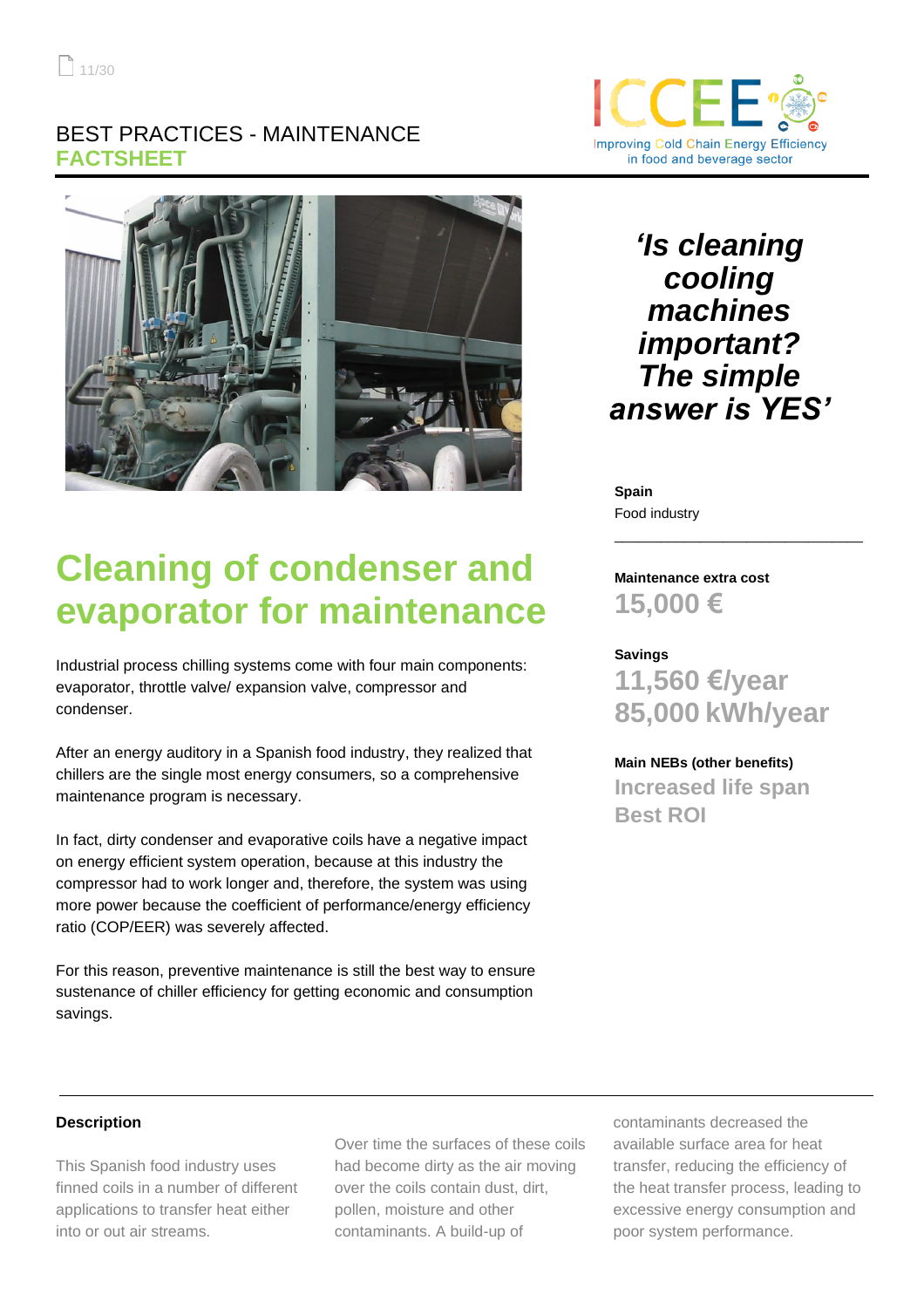# BEST PRACTICES - MAINTENANCE **FACTSHEET**

This report claims that systems whose heat transfer surfaces have not been cleaned in the last three years an immediate energy saving of at least 10% is expected to be achieved following cleaning

For this reason, it is important that air conditioning coils are regularly inspected and maintained to ensure they operate at optimum efficiency.

#### **What is the improvement focus?**

After the cleaning of finned coils there was a decrease in the condensation temperature from 35 to 40ºC, increasing the cooling capacity

by 10%, then 10% of savings are reached by this improvement.

This means that the nominal cooling capacity of the 2 coils increase from 630 kW per unit to 700 kW as previously operated, thus the electric power from goes down to 315 kW instead of 350 kW to keep the same cooling power.

#### **Benefits**

With this maintenance you get energy consumption savings and economic savings.

Furthermore, regular maintenance and cleaning allows greater durability of life span of the systems

Postponing maintenance and cleaning can have a detrimental impact on process equipment and heating and cooling systems. When dirt and grime coat a chiller's or airconditioner's coils, it can drastically increase the costs of running that system.

Cleaning the surfaces of the condensers and evaporators showed an average reduction of 10%, thus the food industry reduced its energy consumption from 850,080 kWh to 765,072 kWh, getting a Return on Investment in one year.

## **Calculations**

The calculations show a quick idea of the costs and returns of this practice, as well as the economic impact after the implementation of the new equipment. In order to be clear, the initial situation is directly compared with the final situation and a table of differences is shown broken down into the different key points of savings, using an average price of electricity and emissions taking into account their expected evolution.

|                                                  | Data    |
|--------------------------------------------------|---------|
| Productive capacity [t/year]                     | 900     |
| Annual energy consumption currently [kWh/year]   | 850,080 |
| Annual improvement energy consumption [kWh/year] | 765,072 |
| Annual energy savings [€/year]                   | 85,008  |
| Annual economic savings [€/year]                 | 11.051  |

| Total investment $(\epsilon)$                                | 15,000 |
|--------------------------------------------------------------|--------|
| Energy savings [kWh/year]                                    | 85,008 |
| Average electricity price[€/kWh]                             | 0.13   |
| Average emission price $\left[\frac{\epsilon}{tCO_2}\right]$ | 20     |
| Emission reduction [tCO <sub>2</sub> /year]                  | 25.50  |
| Energy economic saving $(\epsilon)$                          | 11,051 |
| Emission economic saving $(\epsilon)$                        | 510    |
| Total economic savings $(\epsilon)$                          | 11,561 |
| Return period (years)                                        | 1.30   |